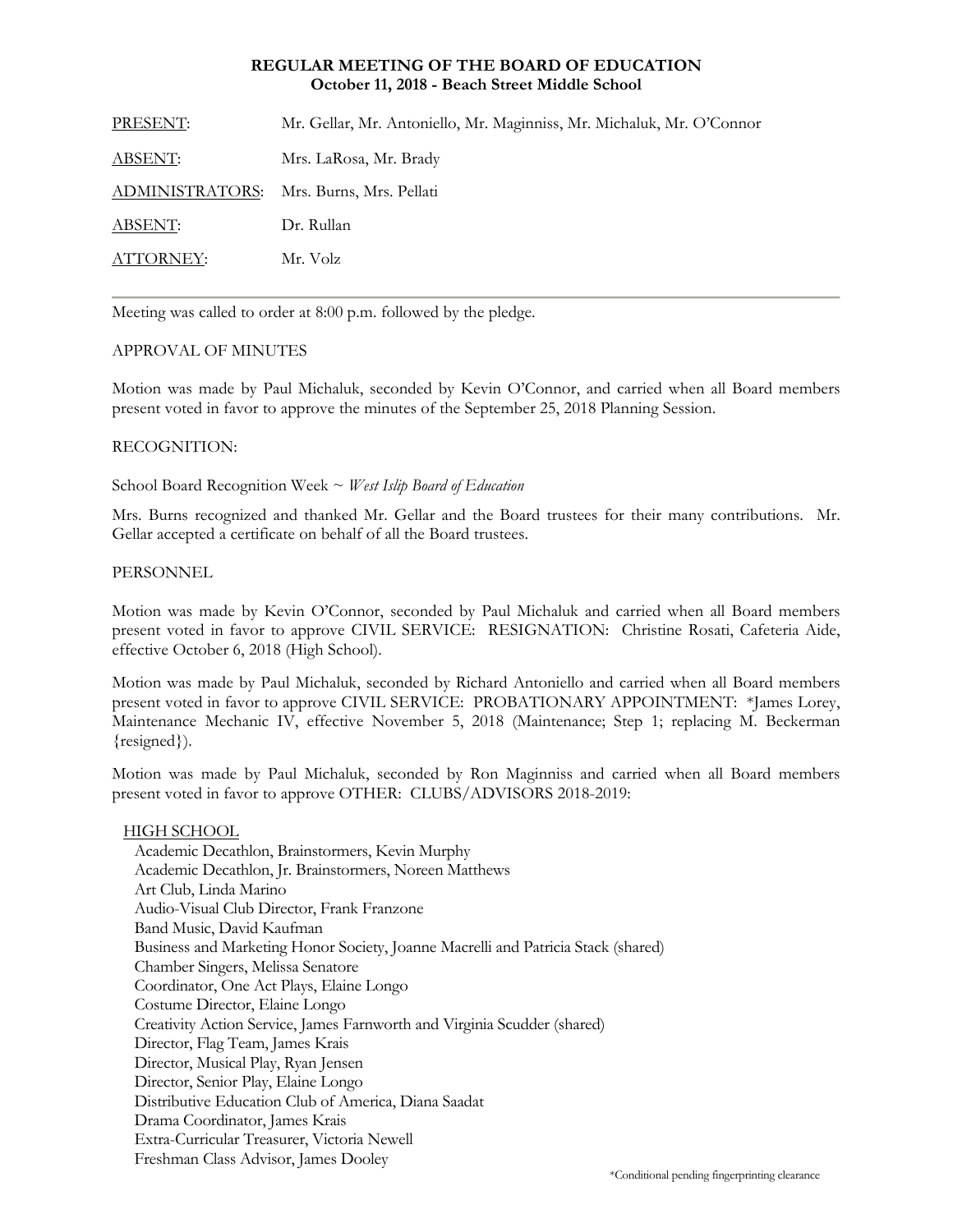CLUBS/ADVISORS 2018-2019, continued Freshman Class Advisor, Colleen Reilly Future Business Leaders Club, Monica Krawczyk and Joanne Macrelli (shared) Gay-Straight Alliance, Nicole Perperis Junior Class Advisor, Tara Annunziata Junior Class Advisor, Alissa Nanda Literary Magazine, David Gershfeld Mathletes, James Como Mathletes, Craig Michel Mathletes, Nancy Yost Mock Trial, Edward Jablonski Music Director, Musical Production, Melissa Senatore National Art Honor Society, Annette Musteric National English Honor Society, David Gershfeld National Honor Society, Dina Barone and Beth Crimi (shared) Newspaper, James Grover Photographer: Newspaper/Yearbook, Dawn DiVisconti and Christine Maniscalco (shared) Pit Director, Musical, David Kaufman Research Program, Lynn Larsen and Alexandra Nohowec (shared) Robotics, Andrew Baranec Robotics, Daniel Formichelli School Store, Diana Saadat Science Olympiad, Jessica Picone and Linda Tong (shared) Senior Class Advisor, Brian Haldenwang Senior Class Advisor, Diane Munno Sophomore Class Advisor, Kristie Ferruzzi Sophomore Class Advisor, Kelly Weisenseel Student Senate, Edward Jablonski Student Senate, David Moglia Students for the Environment Club, Kelly Sepe Thirst Project Club, Paola Nilsen Tri-M Music Honor Society, Ryan Jensen World Language Honor Society, Andromache Agramonte and Paola Nilsen (shared) Yearbook, Dawn DiVisconti and Christine Maniscalco (shared)

#### BEACH STREET MIDDLE SCHOOL

Art Club, Jill Culver Costume Director, Maura Maynard Diversity Club, Fran Ahearn Drama Director, Justin DeMaio Drama Director, Shane O'Neill Games Club, John Kennedy Geography Club, John Kennedy Helping Hands Club, Kathleen Crowley Homework Help Club (Grade 6; Fall), Theresa Robertson Homework Help Club (Grade 6; Spring), Theresa Robertson Homework Help Club (Grade 7), Christine McCann Mathletes, Grade 7, Elizabeth Kelly Mathletes, Grade 8, Jeannine Conaghan Music Director, Justin DeMaio National Junior Honor Society, Christine McCann and Theresa Robertson (shared) Newspaper, Danielle Rufrano (shared) Peer Tutoring Club, Grade 6/7, Kathleen Crowley Peer Tutoring Club, Grade 8, Mitchell Luquer Photographer, Mitchell Luquer School Store, Denise Cain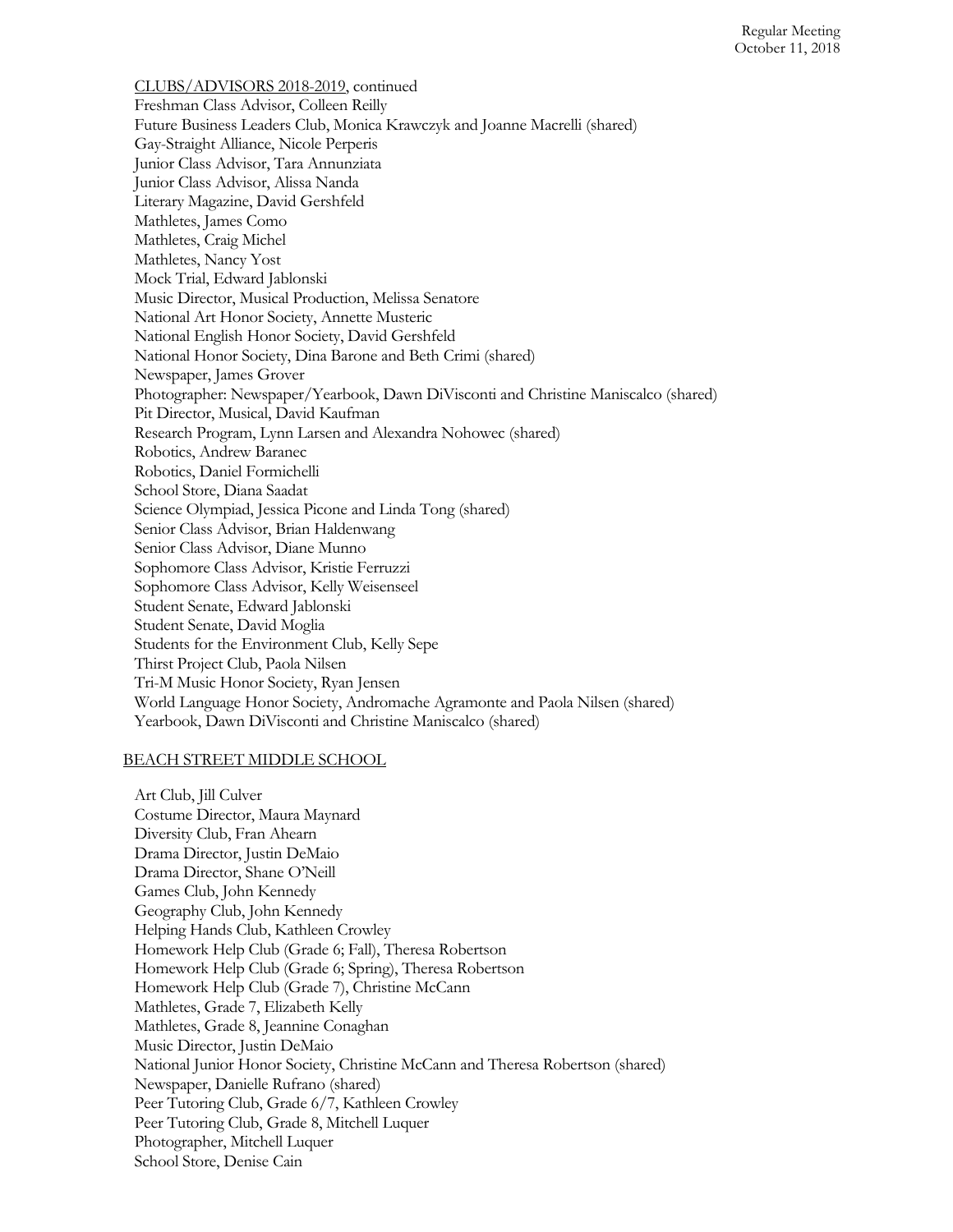### CLUBS/ADVISORS 2018-2019, continued

Science Olympiad, Kristie Ferruzzi Science Olympiad, Andrea Miller Set Director, Justin DeMaio Student Council, Caryn Drezner Student Council, Janine Lalia Yearbook, Theresa Robertson

### BAYVIEW ELEMENTARY SCHOOL

Da'Vinci Art Club, Louise Stephenson Drama Director, Justin DeMaio Getting Google-y Club, Joanne LaDuca Leadership Club, Denise Campasano

## **DISTRICTWIDE**

Combined Band, All District, James Krais Combined Chorus, All District, Melissa Senatore Combined Orchestra, All District, Ryan Jensen Director, Chamber Orchestra, Beach/Udall, Lynnette Fawess Director, Jazz Band, Beach, Stephen Smith Director, Jazz Band, Udall, Lu Ann Peskanov Director, Jazz Ensemble, James Krais Director, Jazz Lab, David Kaufman Director, Marching/Pep Band, James Krais

## MANETUCK ELEMENTARY SCHOOL

Community Service Club Grades K-2, Kerri Ierardi and Susan Marullo (shared) Math Club, Grades K and 1, Christine Chocko Video Yearbook, Kristyna Acerno Yoga Club, Karen Sessa-Jarosik

# OQUENOCK ELEMENTARY SCHOOL

Art Club, Janet Wolfe Fitness Club, Melinda Monahan and Deborah Throo (shared) Kindness Club, Lisa Brush Number Crunchers Club, Nicole Cagno-Angerame

### PAUL J. BELLEW ELEMENTARY SCHOOL

Drama Director, Fran Coiro and Shane O'Neill (shared) Geography Bee Club, Linda Canonico and Karen McCarthy (shared) Mindset Club, Darlene Squillante Project Happiness, Amanda Harvey and Carrie Yuli (shared)

Motion was made by Ron Maginniss, seconded by Kevin O'Connor and carried when all Board members present voted in favor to approve MENTOR PROGRAM 2018-2019 SCHOOL YEAR:

Coordinator (\$1,500 stipend) Catherine Dolan-Stefanak

Mentor (\$1,000 stipend) Anne Davis (Cara Douglas, Elementary) Deborah Magee (Kathryn Dranoff, Social Worker) Christine McCann (Marissa Villani, Special Education)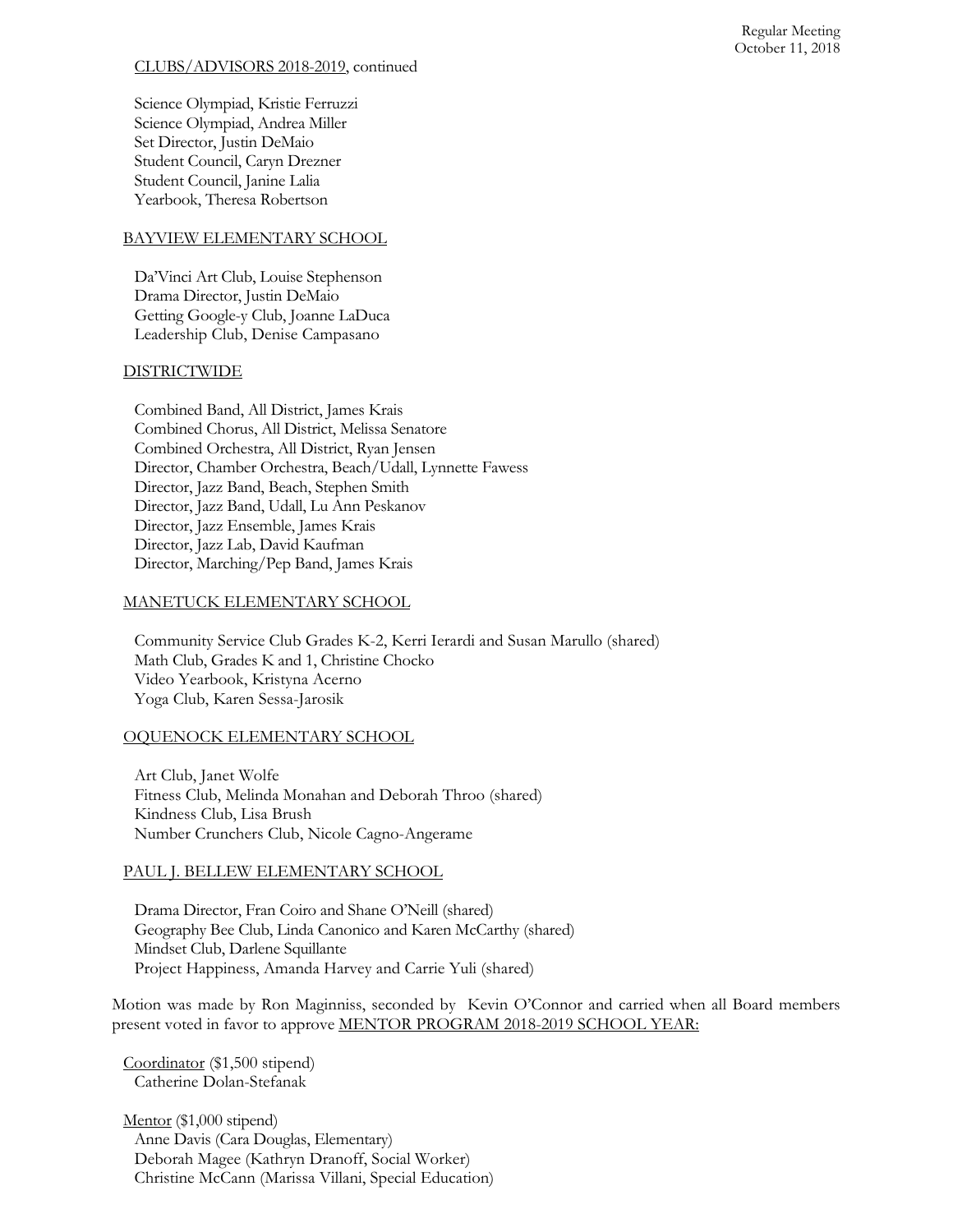### MENTOR PROGRAM 2018-2019 SCHOOL YEAR, continued

Mentor (\$1,000 stipend) Diane Munno (Daniel Formichelli, Science) Nicole Perperis (Meghan LaRocca, Health) Kristina Rocco (Flavia Cestaro, World Language) Carrie Russo (Jami Ashley, Social Worker) Nancy Silvestrini (Meghan Linderman, Business/Family and Consumer Science) Lindsay Simonton (Rebecca Burleson, Special Education) Tonimarie Young (Meaghan Johnston, Special Education)

Motion was made by Kevin O'Connor, seconded by Paul Michaluk and carried when all Board members present voted in favor to approve 2018-2019 EARLY WINTER MIDDLE SCHOOL COACHES: BOYS BASKETBALL: Robert Weiss, 7-8 Beach Coach.

Motion was made by Paul Michaluk, seconded by Richard Antoniello and carried when all Board members present voted in favor to approve SUBSTITUTE TEACHER (\$115 per diem): Stephanie Acierno, effective October 15, 2018; Erin Barto, effective October 12, 2018.

# CURRICULUM UPDATE

Mrs. Burns informed the audience that the district is sending 12 students from the middle and high schools to participate in the award winning 10<sup>th</sup> Annual Ambassador Program under the direction of the Town of Islip's Anti-Bias Task Force. This program addresses the issues of bias, prejudice, discrimination and bullying.

The voting for the West Islip Literacy Lion's name is in and Leo wins. On October 24, the district will be celebrating "We Love Books Day" in our elementary schools. Students, teachers, administrators, and parents are encouraged to share a special book with a good friend or family member.

The District is offering a Parent Academy to address a variety of topics. A K-2 Dimensions Math workshop took place this past Tuesday. Upcoming academies include Parent Mindful Education Workshops on October 17 and 18 and Parent Literacy Nights for K-1 parents in November. A brochure was e-mailed to parents and can also be found on the district website.

### REPORT OF COMMITTEES:

Finance Committee: Paul Michaluk reported on the meeting held on  $10/9/18$ . Items reviewed included the June & July (revised) and August treasurer's report; August payroll summary; June financial statements; claims audit report and September system manager audit report. Also reviewed were warrants, payroll certification forms, donation, surplus items, resolution, change orders and approval of special education contracts. Mrs. Pellati informed the committee that the external auditors have completed their fieldwork and the district is drafting year-end financial statements. Fund balance for 2017-18 was discussed and a fund balance analysis and reserve plan was provided to the committee.

Buildings & Grounds Committee: Kevin O'Connor reported on the meeting held on 10/9/18. The New York State Department of Environmental Conservation spoke to the committee to discuss the remedy proposed for Willetts Creek and Lake Capri due to the contamination by the Dzus Fastener site located at 425 Union Blvd., West Islip. This remedy will impact the Beach Street Middle School and West Islip High School grounds. A public meeting will take place on Tuesday, October 16, at 7:00 p.m. at West Islip High School. A fact sheet is on the district website. Mr. Bosse presented a bond expenditure review and informed the committee that the bond projects are running under budget; the West Islip Soccer Club offered to donate electric to be run between the two turf fields; Divine Rhythms requested to lease another room at Westbrook; districtwide moisture problems are being investigated; a scoreboard will be installed on the new turf field by the end of the month.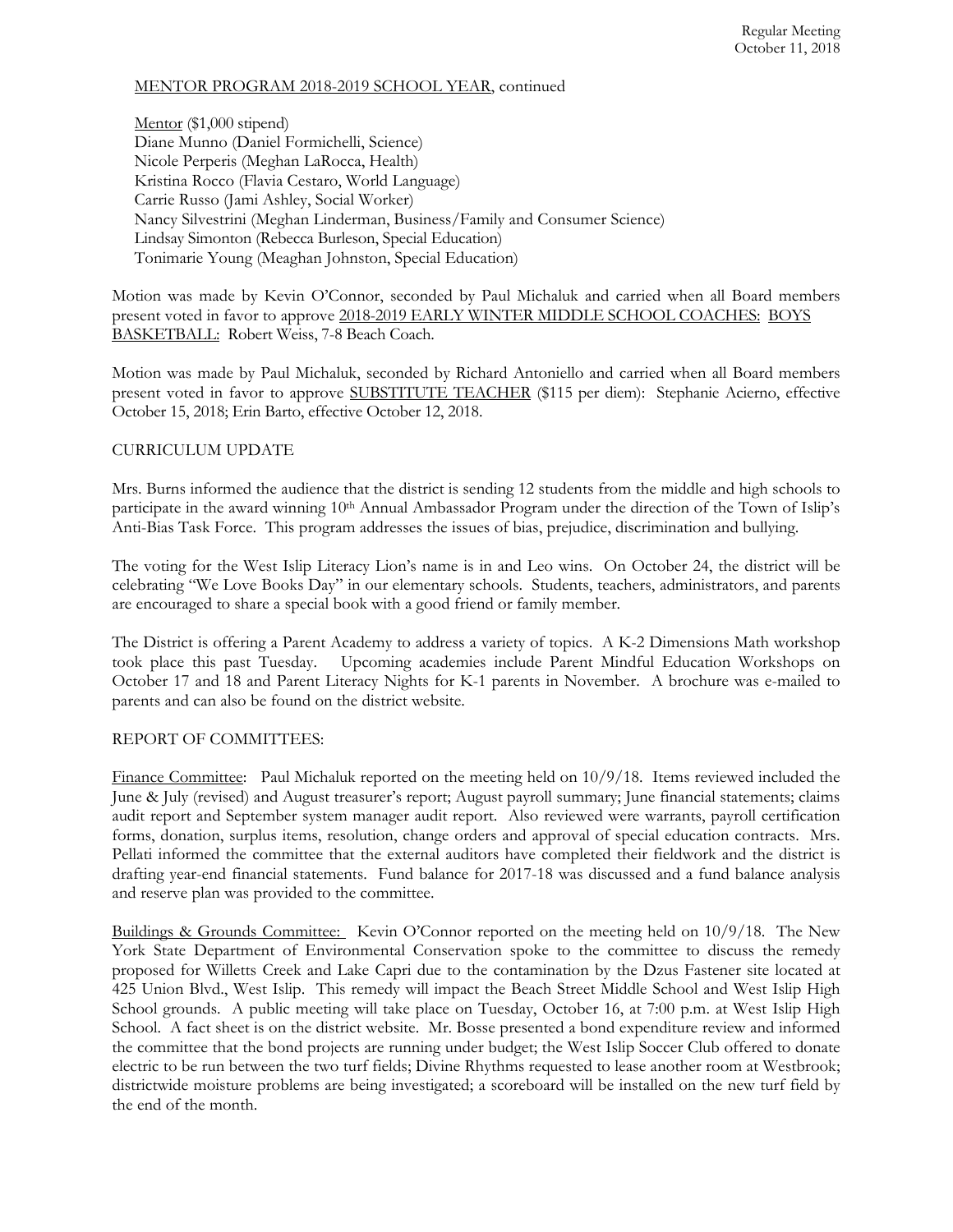Committee on Special Education/Preschool Special Education: Ron Maginniss reported on the meeting held on 10/11/18. Items discussed were CSE/CPSE recommendations, student placements, tour of classroom settings and participation in a Section XI basketball program in the spring.

Policy Committee: Kevin O'Connor reported on the meeting held on 10/11/18. A *First Reading* took place on Policy No. 6121 Sexual Harassment.

Motion was made by Paul Michaluk, seconded by Kevin O'Connor and carried when all Board members present voted in favor to approve waiving a second reading of Policy No. 6121 – Sexual Harassment and approved this policy.

## FINANCIAL MATTERS

The treasurer's report for August was presented. Beginning balance as of 8/1/18: \$55,146,734.32; ending balance as of 8/31/18: \$49,246,514.51.

Motion was made by Kevin O'Connor, seconded by Paul Michaluk, and carried when all Board members present voted in favor to approve 2018-2019 General Fund budget transfers 3539-3556 and 2018-2019 Capital Fund budget transfers 3546-3555.

Motion was made by Paul Michaluk, seconded by Richard Antoniello, and carried when all Board members present voted in favor to approve the following Change Orders:

|  |  | Change Order for Arrow Steel Window Corp. for Bayview Elementary                 | $-$ \$2,955 |
|--|--|----------------------------------------------------------------------------------|-------------|
|  |  | Change Order for Arrow Steel Window Corp. for Manetuck Elementary                | $-$ \$5,310 |
|  |  | Change Order for Arrow Steel Window Corp. for Oquenock Elementary                | $-$ \$6,785 |
|  |  | Change Order for Arrow Steel Window Corp. for Udall Road Middle School - \$4,475 |             |

Motion was made by Richard Antoniello, seconded by Ron Maginniss, and carried when all Board members present voted in favor to approve the surplus of headsets and miscellaneous library books; miscellaneous IT/AV equipment; Library Media Center chairs; and two ¾ size string basses.

Motion was made by Ron Maginniss, seconded by Kevin O'Connor, and carried when all Board members present voted in favor to approve 2018-2019 Special Education Contracts: ACLD Kramer Learning Center and Long Island Select Healthcare.

Motion was made by Kevin O'Connor, seconded by Paul Michaluk, and carried when all Board members present voted in favor to approve resolutions re: donation from Ahold Delhaize USA - \$1,913.88/Beach Street MS and an increase to Budget 2018-2019 - \$2,801.42.

### PRESIDENT'S REPORT

Motion was made by Paul Michaluk, seconded by Richard Antoniello, and carried when all Board members present voted in favor to approve revised Chief/School Physicians 2018-2019.

Motion was made by Richard Antoniello, seconded by Kevin O'Connor, and carried when all Board members present voted in favor to approve Building Emergency Response Plans 2018-2019.

### SUPERINTENDENT'S REPORT:

Mrs. Burns informed the audience that the district's new Facebook page is operational and featuring events and activities districtwide, including music, art and athletics.

The West Islip High School Marching Band participated in the 2018 Columbus Day Parade and earned Second Place recognition.